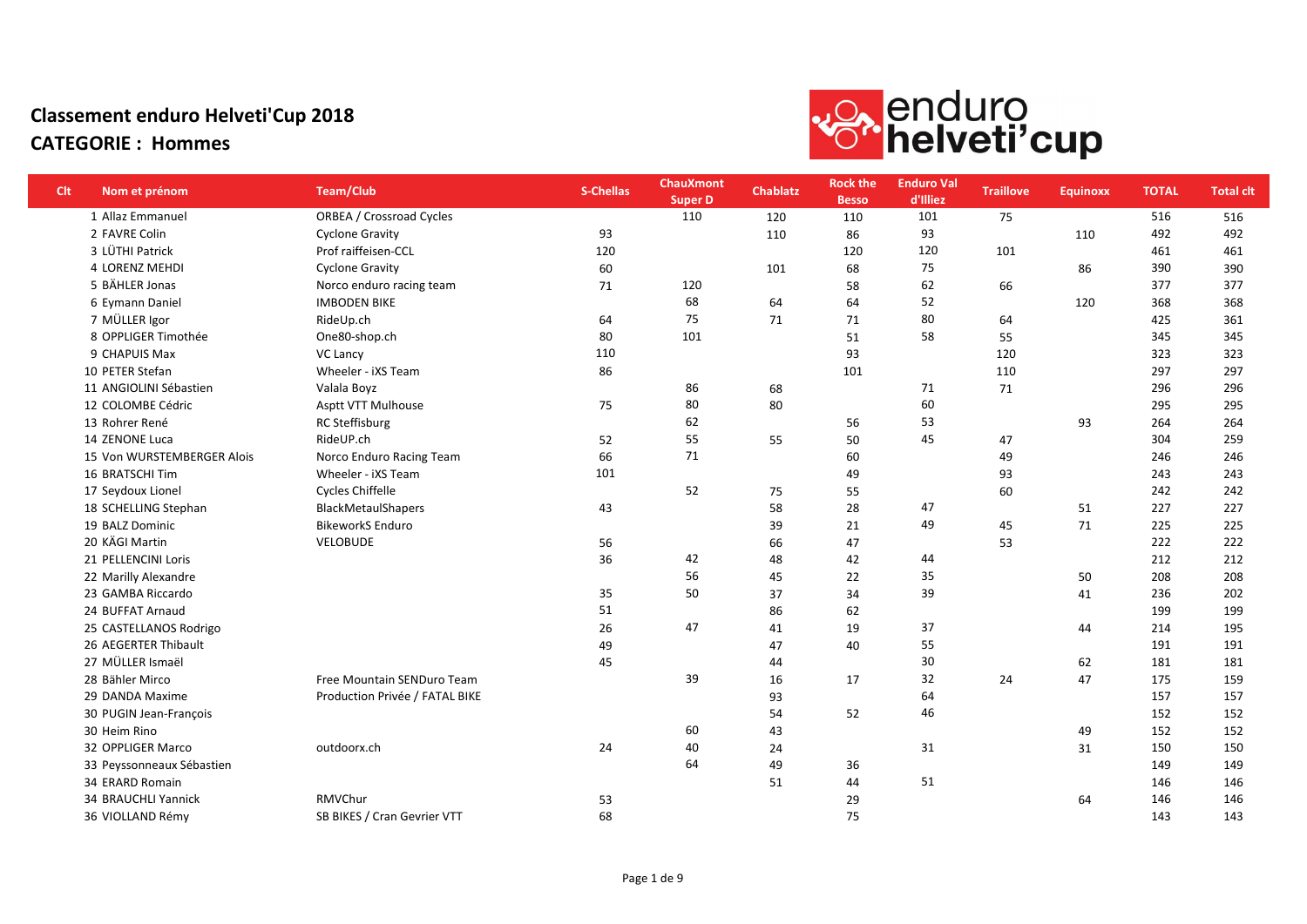

| <b>Clt</b> | Nom et prénom          | Team/Club                           | <b>S-Chellas</b> | <b>ChauXmont</b><br><b>Super D</b> | <b>Chablatz</b> | <b>Rock the</b><br><b>Besso</b> | <b>Enduro Val</b><br>d'Illiez | <b>Traillove</b> | <b>Equinoxx</b> | <b>TOTAL</b> | <b>Total clt</b> |
|------------|------------------------|-------------------------------------|------------------|------------------------------------|-----------------|---------------------------------|-------------------------------|------------------|-----------------|--------------|------------------|
|            | 37 WALLIS Ronan        |                                     | 27               |                                    |                 |                                 | 66                            | 42               |                 | 135          | 135              |
|            | 38 STEINBACH Tobias    | rideprogression.ch                  | 33               |                                    | 33              |                                 | 42                            | 25               |                 | 133          | 133              |
|            | 38 PATOUX Thibaud      |                                     |                  |                                    | 52              | 33                              | 48                            |                  |                 | 133          | 133              |
|            | 40 PFIFFNER Alban      | outdoorx.ch#huntforbeer             | 41               |                                    | 30              | 15                              | 43                            |                  |                 | 129          | 129              |
|            | 41 BLATTER Patrick     | Wüthrich EOW                        |                  |                                    | 60              |                                 |                               |                  | 68              | 128          | 128              |
|            | 42 HOFER Nicolo        | <b>Bike Windlin</b>                 | 48               | 53                                 |                 | 26                              |                               |                  |                 | 127          | 127              |
|            | 43 LADINE Guillaume    | <b>BlackMetaulShapers</b>           | 40               |                                    | 50              | 35                              |                               |                  |                 | 125          | 125              |
|            | 44 FIEGENWALD Cyril    |                                     |                  |                                    | 36              | 31                              |                               |                  | 53              | 120          | 120              |
|            | 45 BORDOLI Gabriele    |                                     | 39               |                                    |                 | 41                              |                               | 34               |                 | 114          | 114              |
|            | 46 Mathieu Baptiste    |                                     |                  | 43                                 | 23              |                                 |                               |                  | 45              | 111          | 111              |
|            | 47 ROBBLES Raphael     |                                     |                  |                                    |                 |                                 | 110                           |                  |                 | 110          | 110              |
|            | 47 ALLEMANN Remy       | Norco Enduro Racing                 | 62               |                                    |                 | 48                              |                               |                  |                 | 110          | 110              |
|            | 49 SCHUPPLI Dominic    |                                     |                  |                                    |                 | 53                              |                               | 54               |                 | 107          | 107              |
|            | 49 PERRELET Ulysse     | chatte                              |                  |                                    |                 |                                 |                               | 52               | 55              | 107          | 107              |
|            | 51 WENGER Simon        | RC-Steffisburg                      |                  |                                    |                 | 12                              | 40                            |                  | 54              | 106          | 106              |
|            | 52 Grossrieder Olivier | Head                                |                  | 66                                 |                 |                                 |                               | 38               |                 | 104          | 104              |
|            | 53 TENCONI Alain       | TechnoTravel                        | 34               |                                    |                 | 32                              |                               | 36               |                 | 102          | 102              |
|            | 53 Plaku Mirjan        | <b>DRIFT Bike Team</b>              |                  | 51                                 |                 |                                 |                               | 33               | 18              | 102          | 102              |
|            | 55 ANGIOLINI Sebastien | <b>Team Nextride</b>                |                  |                                    |                 |                                 |                               |                  | 101             | 101          | 101              |
|            | 56 MÖSLE Niklaus       | <b>RC Steffisburg</b>               |                  |                                    |                 | 54                              |                               | 46               |                 | 100          | 100              |
|            | 57 TANADINI Claudio    | 981 Gravity Racing                  | 44               | 54                                 |                 |                                 |                               |                  |                 | 98           | 98               |
|            | 58 CHANDLER Kane       |                                     |                  |                                    |                 |                                 |                               | 39               | 56              | 95           | 95               |
|            | 59 Schärer Michael     | Drift Shop                          |                  | 93                                 |                 |                                 |                               |                  |                 | 93           | 93               |
|            | 60 LENSENS Kristof     |                                     |                  |                                    |                 |                                 | 86                            |                  |                 | 86           | 86               |
|            | 60 CASADEI Nicola      | <b>CMC Cycling Experience</b>       |                  |                                    |                 |                                 |                               | 86               |                 | 86           | 86               |
|            | 62 Kistler Mike        | Free Mountain SENDuro Team          |                  | 35                                 | 11              | $\mathbf{1}$                    | 24                            | 12               |                 | 83           | 83               |
|            | 62 DUPUIS Maximilien   |                                     |                  |                                    | 56              | 27                              |                               |                  |                 | 83           | 83               |
|            | 62 Sandoz Bastien      |                                     |                  | 44                                 |                 |                                 |                               |                  | 39              | 83           | 83               |
|            | 65 MAURON Patrick      |                                     | 25               |                                    |                 | 3                               | 20                            | 3                | 30              | 81           | 81               |
|            | 66 WIDMER Mirco        |                                     |                  |                                    |                 |                                 |                               | 80               |                 | 80           | 80               |
|            | 66 MAY Ludo            | Bmc Switzerland - Verbier Bike Park |                  |                                    |                 | 80                              |                               |                  |                 | 80           | 80               |
|            | 66 ALLEMANN Bryan      |                                     |                  |                                    |                 |                                 |                               |                  | 80              | 80           | 80               |
|            | 69 MATTER Marco        | -NoZ'oN-                            |                  |                                    | 42              | 20                              |                               | 17               |                 | 79           | 79               |
|            | 70 BLANC Xavier        | Cyclone gravity                     |                  |                                    | 38              | 16                              | 23                            |                  |                 | 77           | 77               |
|            | 70 NARDIN Damien       | <b>Team Swiss Fermetures</b>        |                  |                                    | 8               |                                 | 22                            | 9                | 38              | 77           | 77               |
|            | 72 RION Antoine        |                                     |                  |                                    |                 |                                 |                               |                  | 75              | 75           | 75               |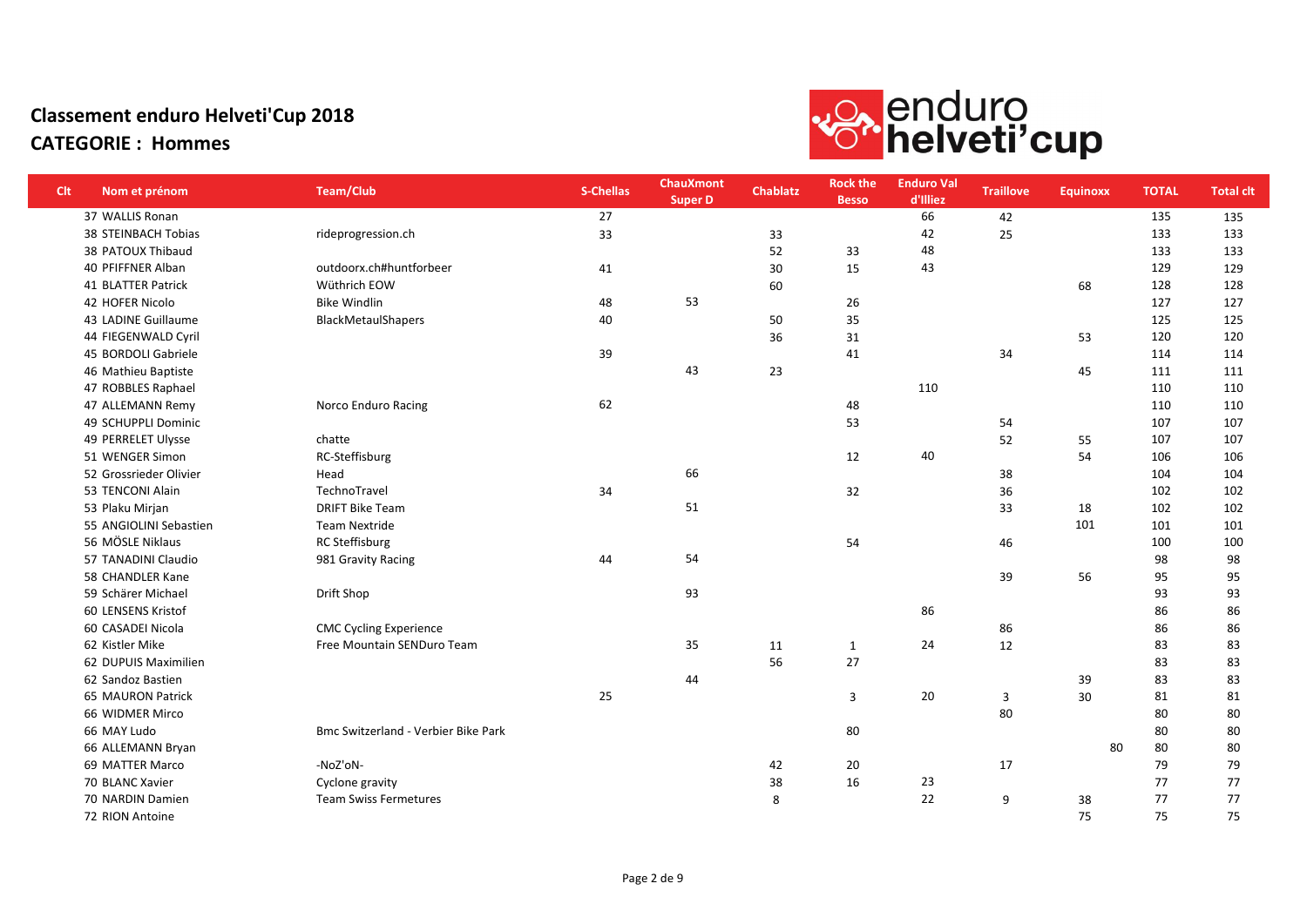

| <b>Clt</b> | Nom et prénom             | <b>Team/Club</b>                              | S-Chellas | <b>ChauXmont</b><br><b>Super D</b> | <b>Chablatz</b> | <b>Rock the</b><br><b>Besso</b> | <b>Enduro Val</b><br>d'Illiez | <b>Traillove</b> | <b>Equinoxx</b> | <b>TOTAL</b> | <b>Total clt</b> |
|------------|---------------------------|-----------------------------------------------|-----------|------------------------------------|-----------------|---------------------------------|-------------------------------|------------------|-----------------|--------------|------------------|
|            | 73 Guignard Renaud        |                                               |           | 48                                 | 22              | 1                               |                               |                  |                 | 71           | 71               |
|            | 74 Dupuis Max             | <b>ACME</b>                                   |           | 58                                 |                 |                                 | 11                            |                  |                 | 69           | 69               |
|            | 75 SEVRAIN Jeremie        | Ion santa cruz mtnride                        |           |                                    |                 |                                 | 68                            |                  |                 | 68           | 68               |
|            | 75 MARFRT Silvan          | Grassi Enduro Racing/BC Olten                 |           |                                    |                 |                                 |                               | 68               |                 | 68           | 68               |
|            | 77 PIERREHUMBERT Philippe |                                               |           |                                    | 18              | $\mathbf{1}$                    | 33                            | 15               |                 | 67           | 67               |
|            | 78 CAROLI Billy           |                                               |           |                                    |                 | 66                              |                               |                  |                 | 66           | 66               |
|            | 78 RENAUD Loic            | Team Vtt Maiche                               |           |                                    |                 |                                 |                               |                  | 66              | 66           | 66               |
|            | 80 SOTTAS Aurelien        | PB Bulle                                      |           |                                    |                 | 30                              |                               | 35               |                 | 65           | 65               |
|            | 80 PIAZZA Grégory         | Team Fribike                                  | 29        |                                    |                 |                                 | 36                            |                  |                 | 65           | 65               |
|            | 80 Schröter Tony          | Hönters                                       |           | 38                                 |                 |                                 |                               |                  | 27              | 65           | 65               |
|            | 80 Fuchs Patrice          | VTTnet                                        |           | 33                                 |                 |                                 |                               |                  | 32              | 65           | 65               |
|            | 84 TROLLIET Quentin       | 4 fantastics genuis                           |           |                                    | 32              | 13                              | 19                            |                  |                 | 64           | 64               |
|            | 85 SCHODDE Raphaël        |                                               |           |                                    |                 | 14                              | 29                            | 19               |                 | 62           | 62               |
|            | 85 BERNARD Hugo           |                                               |           |                                    | 62              |                                 |                               |                  |                 | 62           | 62               |
|            | 85 BEER Nick              | Bixs, Mtbeer Bikeschule & Solutions, DT Swiss |           |                                    |                 |                                 |                               | 62               |                 | 62           | 62               |
|            | 88 Ramseier Daniel        |                                               |           | 37                                 |                 |                                 |                               |                  | 24              | 61           | 61               |
|            | 89 FROIDEVAUX Mathieu     |                                               |           |                                    |                 |                                 |                               |                  | 60              | 60           | 60               |
|            | 90 TSCHENETT Vito         | The Bike Patcher                              | 58        |                                    |                 |                                 |                               |                  |                 | 58           | 58               |
|            | 90 ARMIN Beeli            |                                               |           |                                    |                 |                                 |                               | 58               |                 | 58           | 58               |
|            | 90 HABEGGER Michael       |                                               |           |                                    |                 |                                 |                               |                  | 58              | 58           | 58               |
|            | 93 WEBER Balz             | Ride Magazin                                  |           |                                    |                 |                                 |                               | 56               |                 | 56           | 56               |
|            | 93 SEKER Enzo             |                                               |           |                                    |                 |                                 | 56                            |                  |                 | 56           | 56               |
|            | 95 ALBIN Donat            |                                               | 55        |                                    |                 |                                 |                               |                  |                 | 55           | 55               |
|            | 95 EDER Mario             | cycleworks gravity                            |           |                                    | 21              |                                 |                               |                  | 34              | 55           | 55               |
|            | 97 MILNER James           | <b>Start Line MTB</b>                         |           |                                    |                 |                                 | 54                            |                  |                 | 54           | 54               |
|            | 97 BRACK Angelo           |                                               | 54        |                                    |                 |                                 |                               |                  |                 | 54           | 54               |
|            | 99 FASEL Lionel           |                                               |           |                                    | 53              |                                 |                               |                  |                 | 53           | 53               |
|            | 100 MAIGNANT Yann         | Fasel                                         |           |                                    | 27              |                                 | 25                            |                  |                 | 52           | 52               |
|            | 100 PFUND Sven            | cycleworks gravity                            |           |                                    | 19              |                                 |                               |                  | 33              | 52           | 52               |
|            | 100 ROETHINGER Gilles     | Wapi Tribu                                    |           |                                    |                 |                                 |                               |                  | 52              | 52           | 52               |
|            | 103 VOLLMER Christian     | <b>BIXS R&amp;D</b>                           |           |                                    |                 |                                 |                               | 51               |                 | 51           | 51               |
|            | 104 WOOLNOUGH Harold      |                                               |           |                                    |                 |                                 |                               | 50               |                 | 50           | 50               |
|            | 104 SPICHTIG Georg        | YougRiderTeam                                 | 50        |                                    |                 |                                 |                               |                  |                 | 50           | 50               |
|            | 104 LÜTHI Jérôme          | Prof Raiffeisen CCL                           |           |                                    |                 |                                 | 50                            |                  |                 | 50           | 50               |
|            | 107 Valls Victor          | Scotties                                      |           | 49                                 |                 |                                 |                               |                  |                 | 49           | 49               |
|            | 107 MURRI Nicolas         |                                               |           |                                    | 26              |                                 |                               | 23               |                 | 49           | 49               |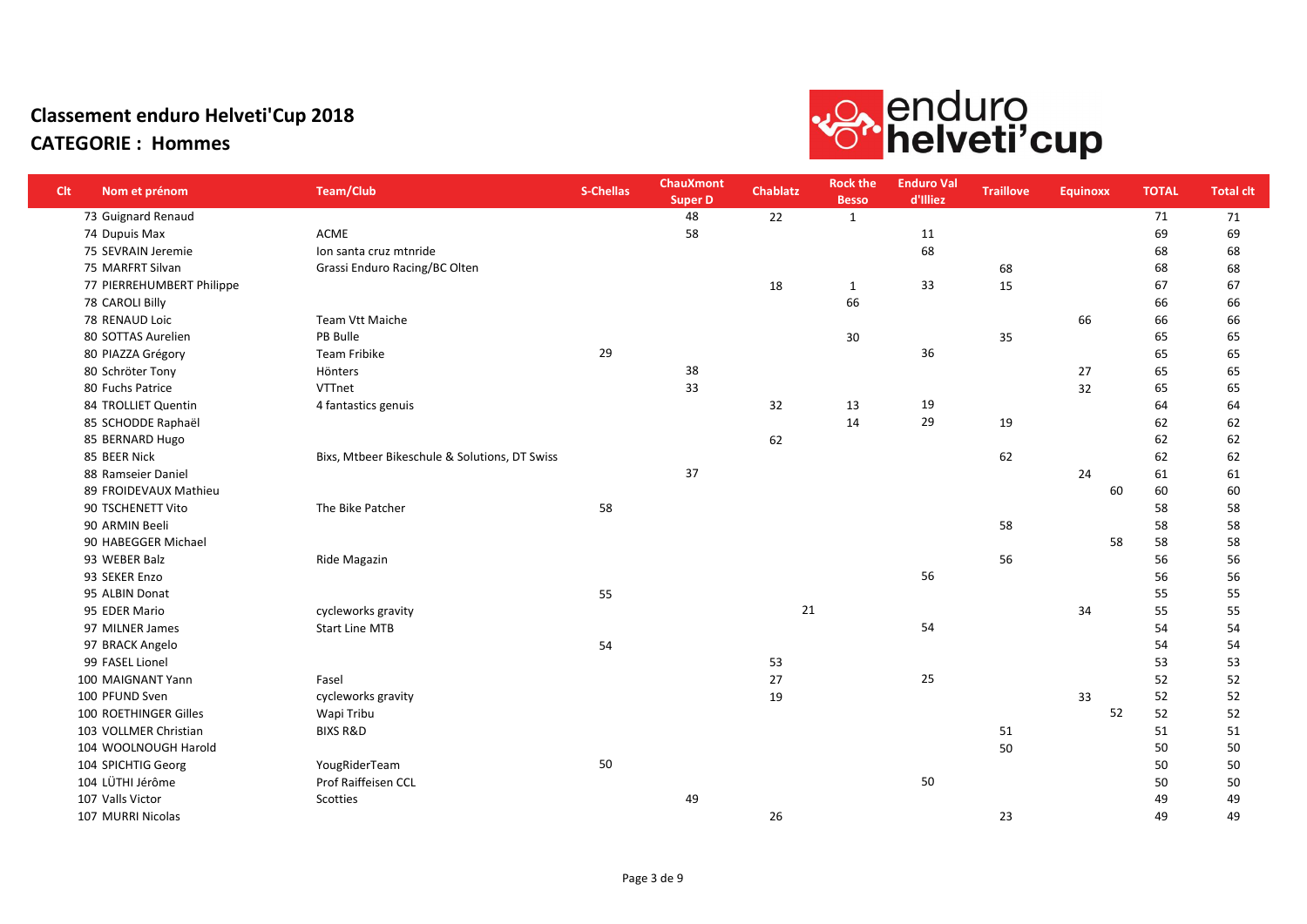

| <b>Clt</b> | Nom et prénom          | <b>Team/Club</b>             | <b>S-Chellas</b> | <b>ChauXmont</b><br><b>Super D</b> | <b>Chablatz</b> | <b>Rock the</b><br><b>Besso</b> | <b>Enduro Val</b><br>d'Illiez | <b>Traillove</b> | <b>Equinoxx</b> | <b>TOTAL</b> | <b>Total clt</b> |
|------------|------------------------|------------------------------|------------------|------------------------------------|-----------------|---------------------------------|-------------------------------|------------------|-----------------|--------------|------------------|
|            | 109 CADUFF Ronny       | Trek / Vc Surselva           |                  |                                    |                 |                                 |                               | 48               |                 | 48           | 48               |
|            | 109 MOLITOR Alexis     | Wapi Tribu                   |                  |                                    |                 |                                 |                               |                  | 48              | 48           | 48               |
|            | 111 SPICHTIG Jann      | YoungRiderTeam               | 47               |                                    |                 |                                 |                               |                  |                 | 47           | 47               |
|            | 111 MOGHINI Etienne    | 981 Gravity Racing           | 19               | 28                                 |                 |                                 |                               |                  |                 | 47           | 47               |
|            | 113 SUTER Hannes       | Racing Club Gränichen        |                  |                                    |                 | 46                              |                               |                  |                 | 46           | 46               |
|            | 113 Strausak Bernhard  | <b>BikeworkS</b>             |                  | 46                                 |                 |                                 |                               |                  |                 | 46           | 46               |
|            | 113 DÖRING Felix       |                              |                  |                                    | 46              |                                 |                               |                  |                 | 46           | 46               |
|            | 113 DÖRIG Flurin       |                              | 46               |                                    |                 |                                 |                               |                  |                 | 46           | 46               |
|            | 113 LUGINBÜHL Michel   |                              |                  |                                    |                 |                                 |                               |                  | 46              | 46           | 46               |
|            | 118 Sauvaget Arnaud    |                              |                  | 45                                 |                 |                                 |                               |                  |                 | 45           | 45               |
|            | 118 FIESCHI Ulisse     |                              |                  |                                    |                 | 45                              |                               |                  |                 | 45           | 45               |
|            | 120 PASQUIER Vincent   | Magcdownhill                 |                  |                                    |                 |                                 |                               | 44               |                 | 44           | 44               |
|            | 121 SCHÄRER Marco      | Sportandpassion              |                  |                                    |                 |                                 |                               | 43               |                 | 43           | 43               |
|            | 121 FERRARI Alan       |                              |                  |                                    |                 | 43                              |                               |                  |                 | 43           | 43               |
|            | 121 DE SIMONE Max      | <b>Bikeshop Freiburg</b>     |                  |                                    |                 |                                 |                               |                  | 43              | 43           | 43               |
|            | 124 TSCHENETT Sergio   |                              | 42               |                                    |                 |                                 |                               |                  |                 | 42           | 42               |
|            | 124 SAHLI Elie         |                              |                  |                                    | 14              |                                 | 28                            |                  |                 | 42           | 42               |
|            | 124 JUILLERAT Bastian  | Prof                         |                  |                                    |                 |                                 |                               |                  | 42              | 42           | 42               |
|            | 127 Krebs Fabian       |                              |                  | 41                                 |                 |                                 |                               |                  |                 | 41           | 41               |
|            | 127 ETTER Niklaus      | one80-shop.ch / goodtimes.ch |                  |                                    |                 |                                 |                               | 41               |                 | 41           | 41               |
|            | 127 BAER Christophe    | La Pelle du sentier          |                  |                                    |                 |                                 | 41                            |                  |                 | 41           | 41               |
|            | 130 MONDRIK Petr       |                              |                  |                                    |                 |                                 |                               | 40               |                 | 40           | 40               |
|            | 130 LUANGKHOT Benjamin |                              |                  |                                    | 13              |                                 | 27                            |                  |                 | 40           | 40               |
|            | 130 CHARLES Pierrick   |                              |                  |                                    | 40              |                                 |                               |                  |                 | 40           | 40               |
|            | 130 WUNSCH Hannes      |                              |                  |                                    |                 |                                 |                               |                  | 40              | 40           | 40               |
|            | 134 Shipilov EVGENY    |                              |                  |                                    |                 | 39                              |                               |                  |                 | 39           | 39               |
|            | 134 KISTLER Stephane   | <b>VC Saanenland</b>         |                  |                                    |                 | 5                               | 34                            |                  |                 | 39           | 39               |
|            | 134 HILTBRUNNER Mario  | Netznatur                    |                  |                                    |                 | $\mathbf{1}$                    | 18                            |                  | 20              | 39           | 39               |
|            | 137 STREBELLE Loïc     | Vélo Club Nendaz             | 21               |                                    | 17              |                                 |                               |                  |                 | 38           | 38               |
|            | 137 NUSSBAUMER Roger   |                              |                  |                                    |                 | 38                              |                               |                  |                 | 38           | 38               |
|            | 137 MONNET Gilles      |                              | 38               |                                    |                 |                                 |                               |                  |                 | 38           | 38               |
|            | 137 MEILI Marek        | Stützrädli                   |                  |                                    |                 |                                 | 38                            |                  |                 | 38           | 38               |
|            | 141 HALTER Andreas     | Bergrad Verein Thun City     |                  |                                    |                 | 37                              |                               |                  |                 | 37           | 37               |
|            | 141 GATTONI Lionel     | PB Bulle                     |                  |                                    |                 |                                 |                               | 37               |                 | 37           | 37               |
|            | 141 BUCHMANN Lucas     |                              | 37               |                                    |                 |                                 |                               |                  |                 | 37           | 37               |
|            | 141 GUGGER Basil       | Unit Time Switzerland        |                  |                                    |                 |                                 |                               |                  | 37              | 37           | 37               |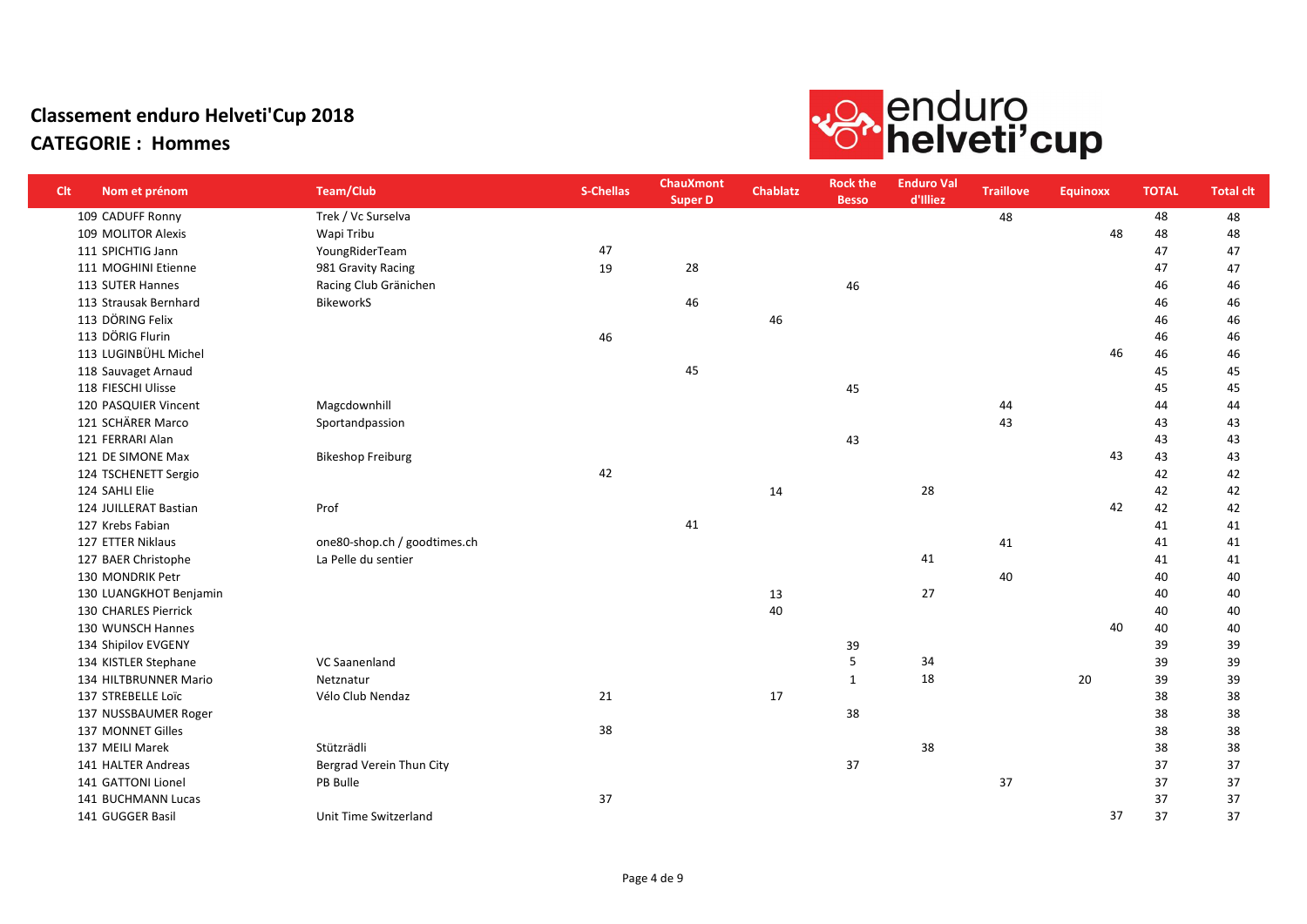

| <b>Clt</b> | Nom et prénom            | <b>Team/Club</b>           | S-Chellas | <b>ChauXmont</b><br><b>Super D</b> | <b>Chablatz</b> | <b>Rock the</b><br><b>Besso</b> | <b>Enduro Val</b><br>d'Illiez | <b>Traillove</b> | <b>Equinoxx</b> | <b>TOTAL</b> | <b>Total clt</b> |
|------------|--------------------------|----------------------------|-----------|------------------------------------|-----------------|---------------------------------|-------------------------------|------------------|-----------------|--------------|------------------|
|            | 145 Wieland Max          | Team Bicyclesshop Lausanne |           |                                    | 31              | $\mathbf{1}$                    |                               | $\overline{4}$   |                 | 36           | 36               |
|            | 145 MARTINS Alvaro       | -NoZ'oN-                   |           |                                    | 20              | 10                              |                               | 6                |                 | 36           | 36               |
|            | 145 Hugentobler Simon    | Hönters                    |           | 36                                 |                 |                                 |                               |                  |                 | 36           | 36               |
|            | 145 LEUTENEGGER Colin    | Bikehub                    |           |                                    |                 |                                 |                               |                  | 36              | 36           | 36               |
|            | 149 OSIO Michele         | 981 Gravity Racing         | 9         |                                    |                 |                                 | 26                            |                  |                 | 35           | 35               |
|            | 149 JUILLERAT Robin      |                            |           |                                    | 35              |                                 |                               |                  |                 | 35           | 35               |
|            | 149 BROWN Chris          | Singletrail Verbier        |           |                                    |                 |                                 |                               |                  | 35              | 35           | 35               |
|            | 152 Zulauf Beat          | Hönters                    |           | 34                                 |                 |                                 |                               |                  |                 | 34           | 34               |
|            | 152 BERBIER Yann         | Crash riders               |           |                                    | 34              |                                 |                               |                  |                 | 34           | 34               |
|            | 154 Schlunegger Pascal   | pAAire                     |           | 31                                 |                 | $\mathbf{1}$                    |                               |                  |                 | 32           | 32               |
|            | 154 SAGER Jannik         | Fötigruppe Pnöwechsel      |           |                                    |                 |                                 |                               | 32               |                 | 32           | 32               |
|            | 154 Mutin Kévin          | Pulsion VTT                |           | 32                                 |                 |                                 |                               |                  |                 | 32           | 32               |
|            | 154 MASSON Roger         | Velobude.ch                | 32        |                                    |                 |                                 |                               |                  |                 | 32           | 32               |
|            | 158 GALMARINI Nevin      | <b>Engadin Scuol</b>       | 31        |                                    |                 |                                 |                               |                  |                 | 31           | 31               |
|            | 158 BONDERER Fabian      | biketeam graub, nden       |           |                                    |                 |                                 |                               | 31               |                 | 31           | 31               |
|            | 160 Krikorian Anthony    |                            |           | 30                                 |                 |                                 |                               |                  |                 | 30           | 30               |
|            | 160 GRAF Dan             | <b>Biketeam Melligen</b>   |           |                                    |                 |                                 |                               | 30               |                 | 30           | 30               |
|            | 160 BIEGER Andri         | bikeverein surselva        | 30        |                                    |                 |                                 |                               |                  |                 | 30           | 30               |
|            | 160 RAMELLA Pablo        |                            |           |                                    | 5               |                                 |                               |                  | 25              | 30           | 30               |
|            | 164 ODENWALD Dylan       | La Meute - Solognac        |           |                                    | 29              |                                 |                               |                  |                 | 29           | 29               |
|            | 164 Müller Antoine       |                            |           | 29                                 |                 |                                 |                               |                  |                 | 29           | 29               |
|            | 164 ANDERSON Ryan        |                            |           |                                    |                 |                                 |                               | 29               |                 | 29           | 29               |
|            | 164 BÖRNER Michael       |                            |           |                                    |                 |                                 |                               |                  | 29              | 29           | 29               |
|            | 168 REMY Laurent         |                            |           |                                    | 28              |                                 |                               |                  |                 | 28           | 28               |
|            | 168 LONGTHORN Simon      |                            | 28        |                                    |                 |                                 |                               |                  |                 | 28           | 28               |
|            | 168 KÜNZI Pascal         |                            |           |                                    |                 |                                 |                               | 28               |                 | 28           | 28               |
|            | 168 Eitner Julian        |                            |           | 27                                 |                 | $\mathbf{1}$                    |                               |                  |                 | 28           | 28               |
|            | 168 CARABOTTI Fabio      |                            |           |                                    |                 |                                 |                               |                  | 28              | 28           | 28               |
|            | 173 SCHINDLER Severin    | <b>Bikeclub Mattertal</b>  |           |                                    |                 |                                 |                               | 26               |                 | 26           | 26               |
|            | 173 Bugmann Dirk         |                            |           | 26                                 |                 |                                 |                               |                  |                 | 26           | 26               |
|            | 173 NOIRJEAN Kewin       |                            |           |                                    |                 |                                 |                               |                  | 26              | 26           | 26               |
|            | 176 PERRIN Jean Patrick  | Bachibouzouk               |           |                                    | 25              |                                 |                               |                  |                 | 25           | 25               |
|            | 176 KONSTANTIN Kappe     |                            |           |                                    |                 | 25                              |                               |                  |                 | 25           | 25               |
|            | 176 de Bondt Bram        | Scotties                   |           | 25                                 |                 |                                 |                               |                  |                 | 25           | 25               |
|            | 179 Pointaire Christophe | pAAire                     |           | 24                                 |                 |                                 |                               |                  |                 | 24           | 24               |
|            | 179 GRATION Serge        |                            |           |                                    |                 | 24                              |                               |                  |                 | 24           | 24               |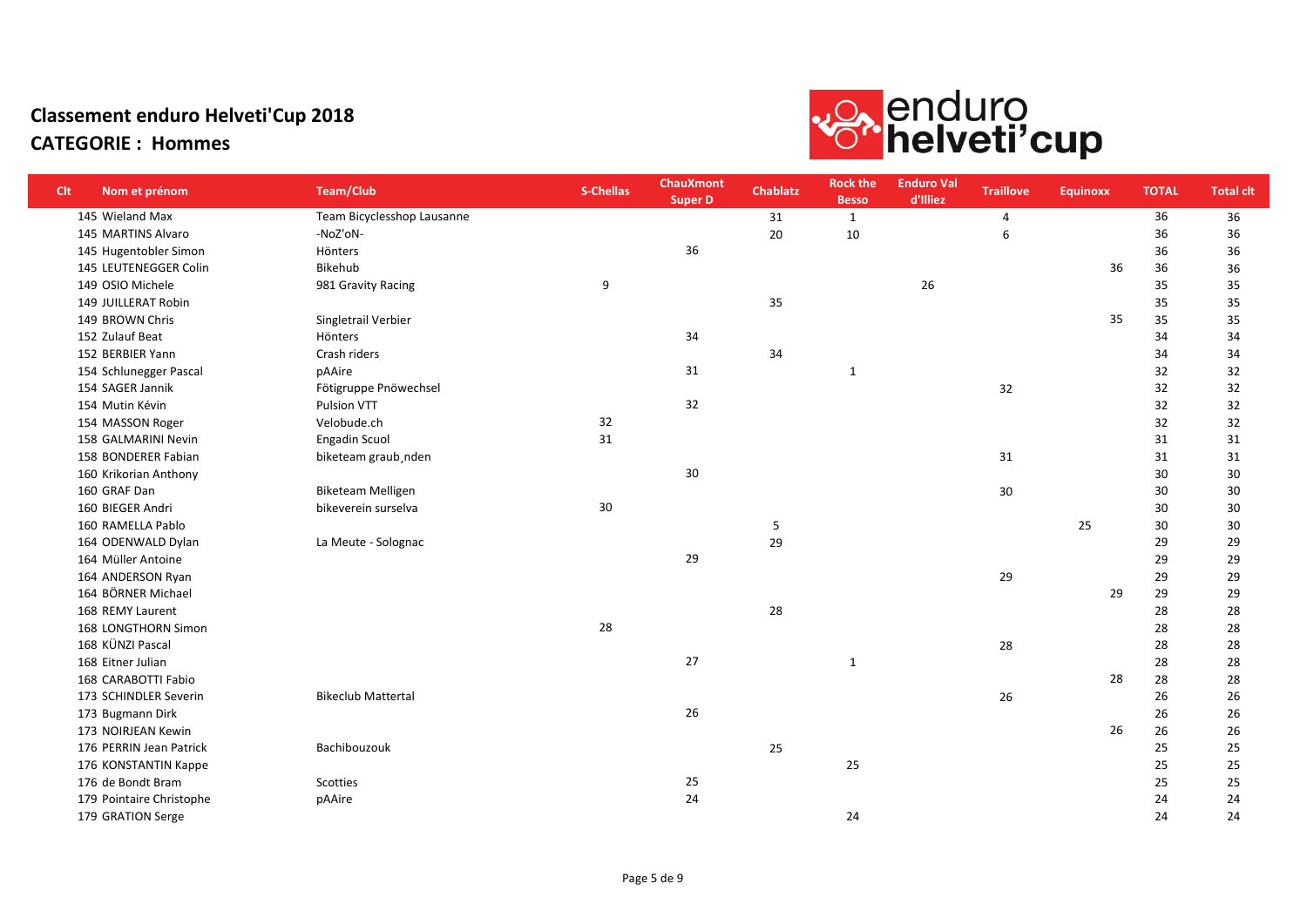

| <b>Clt</b> | Nom et prénom           | <b>Team/Club</b>      | S-Chellas | <b>ChauXmont</b><br><b>Super D</b> | Chablatz     | <b>Rock the</b><br><b>Besso</b> | <b>Enduro Val</b><br>d'Illiez | <b>Traillove</b> | <b>Equinoxx</b> | <b>TOTAL</b> | <b>Total clt</b> |
|------------|-------------------------|-----------------------|-----------|------------------------------------|--------------|---------------------------------|-------------------------------|------------------|-----------------|--------------|------------------|
|            | 179 KÜNZLI Norman       | cycleworks gravity    |           |                                    | 3            |                                 |                               |                  | 21              | 24           | 24               |
|            | 182 Magalhaes Etienne   |                       |           | 23                                 |              |                                 |                               |                  |                 | 23           | 23               |
|            | 182 HOHENEGGER Gildo    | TheBike Patcher       | 23        |                                    |              |                                 |                               |                  |                 | 23           | 23               |
|            | 182 BRILL René          | <b>VCU</b>            |           |                                    |              | 23                              |                               |                  |                 | 23           | 23               |
|            | 182 LACHAT Thierry      |                       |           |                                    |              |                                 |                               |                  | 23              | 23           | 23               |
|            | 186 ZORN Stefan         | Velobude.ch           | 22        |                                    |              |                                 |                               |                  |                 | 22           | 22               |
|            | 186 Guillod Maxime      |                       |           | 22                                 |              |                                 |                               |                  |                 | 22           | 22               |
|            | 186 BOTTERON Ilan       |                       |           |                                    |              |                                 |                               |                  | 22              | 22           | 22               |
|            | 189 PIAGET Yves         |                       |           |                                    |              |                                 | 21                            |                  |                 | 21           | 21               |
|            | 189 DICKER John         | <b>Basel Badgers</b>  |           |                                    |              |                                 |                               | 21               |                 | 21           | 21               |
|            | 184 STOFFEL Marco       |                       | 20        |                                    |              |                                 |                               |                  |                 | 20           | 20               |
|            | 184 BOUGIOUKOS Theodore |                       |           |                                    |              |                                 |                               | 20               |                 | 20           | 20               |
|            | 184 KOHLER Jérôme       |                       |           |                                    |              |                                 |                               |                  | 19              | 19           | 19               |
|            | 184 RIEKEN Johannes     |                       |           |                                    |              |                                 |                               | 18               |                 | 18           | 18               |
|            | 184 GUNTLI Ueli         |                       |           |                                    |              | 18                              |                               |                  |                 | 18           | 18               |
|            | 184 GALMARINI Arno      |                       | 18        |                                    |              |                                 |                               |                  |                 | 18           | 18               |
|            | 184 AUBERSON Luc        |                       |           |                                    |              | $\mathbf{1}$                    | 16                            | $\mathbf{1}$     |                 | 18           | 18               |
|            | 184 RIEMANN Johannes    |                       | 17        |                                    |              |                                 |                               |                  |                 | 17           | 17               |
|            | 184 MAGNIN Rémi         | Abondance enduro team |           |                                    |              |                                 | 17                            |                  |                 | 17           | 17               |
|            | 184 BUGMANN DirkGregor  |                       | 16        |                                    |              |                                 |                               | $\mathbf{1}$     |                 | 17           | 17               |
|            | 184 HOURIET Arnaud      |                       |           |                                    |              |                                 |                               |                  | 17              | 17           | 17               |
|            | 184 VISKER Martijn      |                       | 15        |                                    | $\mathbf{1}$ |                                 |                               |                  |                 | 16           | 16               |
|            | 184 LEBON Jonathan      | <b>MTBNB</b>          |           |                                    |              |                                 |                               | 16               |                 | 16           | 16               |
|            | 184 GUHL Patrick        | Fribike               |           |                                    |              | $\mathbf{1}$<br>1               | 13                            | $\mathbf{1}$     |                 | 16           | 16               |
|            | 184 HULMANN Valère      |                       |           |                                    |              |                                 |                               |                  | 16              | 16           | 16               |
|            | 184 SANDRON Romain      | Abondance enduro team |           |                                    |              |                                 | 15                            |                  |                 | 15           | 15               |
|            | 184 GHESQUIERE Erwan    |                       |           |                                    | 15           |                                 |                               |                  |                 | 15           | 15               |
|            | 184 OSCHWALD Christian  |                       |           |                                    |              |                                 |                               |                  | 15              | 15           | 15               |
|            | 184 WALLER Marco        |                       |           |                                    |              |                                 |                               | 14               |                 | 14           | 14               |
|            | 184 LAFAILLE Baptiste   |                       |           |                                    |              |                                 | 14                            |                  |                 | 14           | 14               |
|            | 184 GRIESCH Steffen     |                       | 14        |                                    |              |                                 |                               |                  |                 | 14           | 14               |
|            | 184 BREZINA Tomas       |                       |           |                                    |              |                                 |                               |                  | 14              | 14           | 14               |
|            | 184 MINOGGIO Madian     | RideVallemaggia       | 13        |                                    |              |                                 |                               |                  |                 | 13           | 13               |
|            | 184 KUNZ Simon          | one80                 |           |                                    |              |                                 |                               | 13               |                 | 13           | 13               |
|            | 184 BACH Raphaël        |                       |           |                                    |              |                                 |                               |                  | 13              | 13           | 13               |
|            | 184 MAGNANI Thomas      | Abondance enduro team |           |                                    |              |                                 | 12                            |                  |                 | 12           | 12               |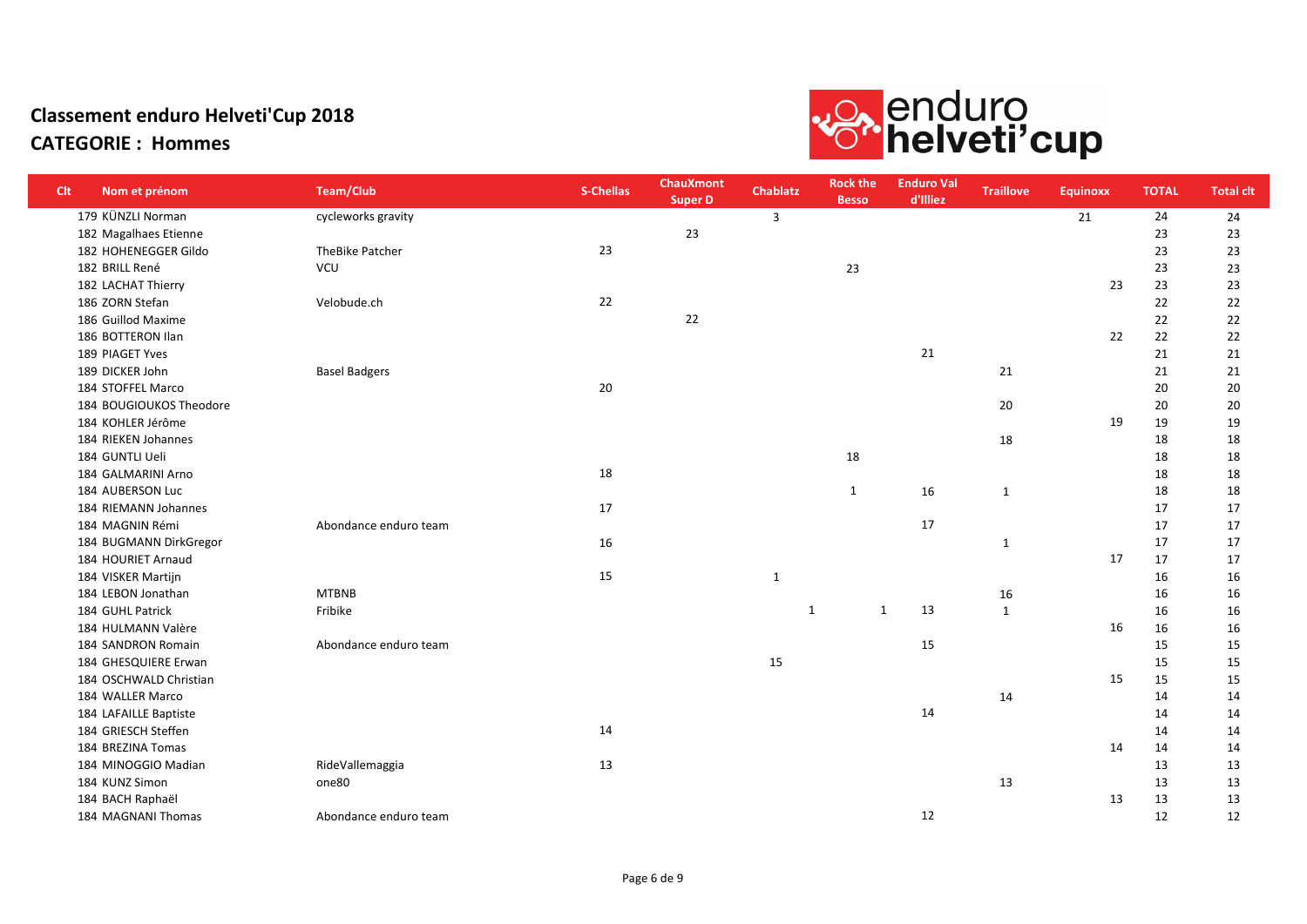

| <b>Clt</b> | Nom et prénom               | <b>Team/Club</b>              | S-Chellas | <b>ChauXmont</b><br><b>Super D</b> | <b>Chablatz</b> | <b>Rock the</b><br><b>Besso</b> | <b>Enduro Val</b><br>d'Illiez | <b>Traillove</b> | <b>Equinoxx</b> | <b>TOTAL</b> | <b>Total clt</b> |
|------------|-----------------------------|-------------------------------|-----------|------------------------------------|-----------------|---------------------------------|-------------------------------|------------------|-----------------|--------------|------------------|
|            | 217 CHERUBINI Federico      | San Marino Gravity            | 12        |                                    |                 |                                 |                               |                  |                 | 12           | 12               |
|            | 218 BEZARD Florian          |                               |           |                                    | 12              |                                 |                               |                  |                 | 12           | 12               |
|            | 219 PETR Frano              | <b>Beerboys Circus</b>        |           |                                    |                 |                                 |                               |                  | 12              | 12           | 12               |
|            | 220 LACITIGNOLA Livio       |                               |           |                                    | 1               |                                 | $10\,$                        |                  |                 | 11           | 11               |
|            | 221 KIRCHMANN Simon         | <b>Endurious Bastards</b>     |           |                                    |                 | 11                              |                               |                  |                 | 11           | 11               |
|            | 222 BRUNNER Michael         | <b>DRIFT Bike Team</b>        | 11        |                                    |                 |                                 |                               |                  |                 | 11           | 11               |
|            | 223 BAUMGARTNER Alain       | <b>Bixs Factory</b>           |           |                                    |                 |                                 |                               | 11               |                 | 11           | 11               |
|            | 224 LEDER Léonard           |                               |           |                                    |                 | $\mathbf{1}$                    |                               |                  | 10              | 11           | 11               |
|            | 225 LOVEY Michaël           |                               |           |                                    |                 |                                 |                               |                  | 11              | 11           | 11               |
|            | 225 WALLIMANN Lukas         |                               |           |                                    |                 |                                 |                               | 10               |                 | 10           | 10               |
|            | 225 RIGAMONTI Furio         | Arsurulasiri                  | 10        |                                    |                 |                                 |                               |                  |                 | 10           | 10               |
|            | 225 MARCORIN Alessio        |                               |           |                                    | 10              |                                 |                               |                  |                 | 10           | 10               |
|            | 225 HÖRNLIMANN Patrick      |                               | 8         |                                    |                 |                                 |                               | $\overline{2}$   |                 | 10           | 10               |
|            | 225 CARON Marc-Antoine      |                               |           |                                    | 1               | $\overline{2}$                  |                               | $\overline{7}$   |                 | 10           | 10               |
|            | 225 ROH Julien              |                               |           |                                    |                 | 9                               |                               |                  |                 | 9            | 9                |
|            | 225 LEBRUN Kevin            | Loose Riders R-C              |           |                                    | 9               |                                 |                               |                  |                 | q            | 9                |
|            | 225 ZURBUCHEN Stefan        |                               |           |                                    |                 |                                 |                               | 8                |                 | 8            | 8                |
|            | 225 GABERELL Alain          |                               |           |                                    |                 | 8                               |                               |                  |                 | 8            | 8                |
|            | 225 TAPE Martial            | <b>Endurious Bastards</b>     |           |                                    |                 | $\overline{7}$                  |                               |                  |                 | 7            | $\overline{7}$   |
|            | 225 CORNET Guillaume        |                               |           |                                    | $\overline{7}$  |                                 |                               |                  |                 | 7            | 7                |
|            | 225 SIEGENTHALER Nick       |                               |           |                                    |                 | 6                               |                               |                  |                 | 6            | 6                |
|            | 225 SCHWIZGEBEL Emilien     |                               |           |                                    | 6               |                                 |                               |                  |                 |              | 6                |
|            | 225 JACOBI Max              | <b>Bikeclub Mattertal</b>     |           |                                    |                 |                                 |                               | 5                |                 | .5           | 5                |
|            | 225 EICHERT Nicolas         | VCU Schwenheim                |           |                                    |                 | 4                               |                               |                  |                 |              | Δ                |
|            | 225 BOUQUIERE Yann          |                               |           |                                    | 4               |                                 |                               |                  |                 |              | Δ                |
|            | 225 SNOTER Tony             | Zofinger2radcenter            |           |                                    | $\overline{2}$  | $\mathbf{1}$                    |                               |                  |                 | 3            | 3                |
|            | 225 ZÜRCHER Dimitri         | Santa Couz                    |           |                                    |                 |                                 |                               | 1                |                 | -1           | $\mathbf{1}$     |
|            | 225 ZELLER Jeremy           | Followers of the Fox          |           |                                    |                 |                                 |                               | $\mathbf{1}$     |                 | -1           | 1                |
|            | 225 WENGER Yannick          |                               |           |                                    | 1               |                                 |                               |                  |                 | $\mathbf 1$  | 1                |
|            | 225 WEBER-STEINHAUS Douglas | Delphino International Racing |           |                                    |                 |                                 |                               | 1                |                 | $\mathbf 1$  | $\mathbf{1}$     |
|            | 225 WARRINGTON Lee          |                               |           |                                    |                 |                                 |                               | $\mathbf{1}$     |                 | -1           | $\mathbf{1}$     |
|            | 225 VERNETTI Frédéric       |                               |           |                                    |                 | $\mathbf{1}$                    |                               |                  |                 | $\mathbf 1$  | $\mathbf{1}$     |
|            | 225 URECH Mathieu           |                               |           |                                    |                 | $\mathbf{1}$                    |                               |                  |                 | -1           | 1                |
|            | 225 TROLLIET Aurélien       |                               |           |                                    | 1               |                                 |                               |                  |                 | $\mathbf 1$  | $\mathbf{1}$     |
|            | 225 STIEBITZ Stephan        | Montagsbiker FiGö             |           |                                    |                 |                                 |                               | 1                |                 | 1            | 1                |
|            | 225 SPITZ Christophe        |                               |           |                                    |                 | $\mathbf{1}$                    |                               |                  |                 | 1            | $\mathbf{1}$     |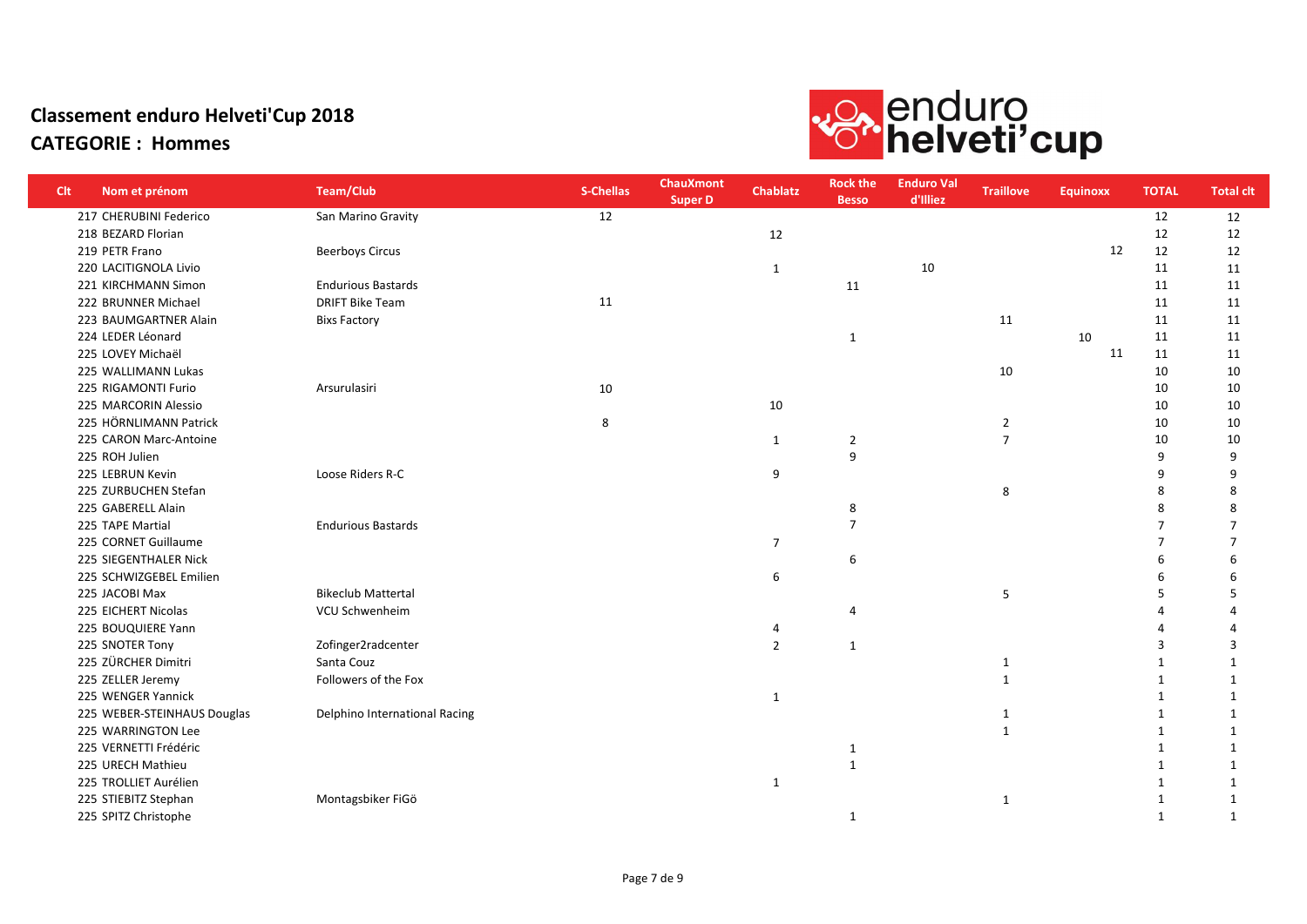# vo, enduro<br>**Co**rhelveti'cup

| <b>Clt</b> | Nom et prénom           | <b>Team/Club</b>       | <b>S-Chellas</b> | <b>ChauXmont</b><br><b>Super D</b> | <b>Chablatz</b> | <b>Rock the</b><br><b>Besso</b> | <b>Enduro Val</b><br>d'Illiez | <b>Traillove</b> | <b>Equinoxx</b> | <b>TOTAL</b> | <b>Total clt</b> |
|------------|-------------------------|------------------------|------------------|------------------------------------|-----------------|---------------------------------|-------------------------------|------------------|-----------------|--------------|------------------|
|            | 225 SPINELLI Nico       |                        |                  |                                    |                 |                                 |                               | 1                |                 | 1            | 1                |
|            | 225 SERGINIS Vagelis    |                        |                  |                                    | $\mathbf{1}$    |                                 |                               |                  |                 |              | 1                |
|            | 225 SERGINIS Evangelos  |                        |                  |                                    |                 |                                 |                               | 1                |                 | $\mathbf 1$  | $\mathbf{1}$     |
|            | 225 SCHNEITTER Michael  | Followers of the Fox   |                  |                                    |                 |                                 |                               | $\mathbf{1}$     |                 |              | 1                |
|            | 225 SALLES 2            |                        |                  |                                    |                 | $\mathbf{1}$                    |                               |                  |                 |              | $\mathbf{1}$     |
|            | 225 ROSAT Raphaël       |                        |                  |                                    | $\mathbf{1}$    |                                 |                               |                  |                 |              | $\mathbf{1}$     |
|            | 225 RICHNER Gilles      |                        |                  |                                    |                 | $\mathbf 1$                     |                               |                  |                 |              | $\mathbf{1}$     |
|            | 225 RAWLINGS Colin      |                        |                  |                                    |                 |                                 |                               | $\mathbf{1}$     |                 |              | 1                |
|            | 225 QUARROZ Martin      | FATAL BIKE / DEVINCI   |                  |                                    | $\mathbf{1}$    |                                 |                               |                  |                 |              | 1                |
|            | 225 POLLI Mathieu       | <b>FATAL BIKE</b>      |                  |                                    | $\mathbf{1}$    |                                 |                               |                  |                 |              | 1                |
|            | 225 PIRACCINI Francesco |                        |                  |                                    |                 |                                 |                               | $\mathbf{1}$     |                 |              | -1               |
|            | 225 PARRA Simon         | #soudebaltringue       |                  |                                    |                 | 1                               |                               |                  |                 |              | $\mathbf{1}$     |
|            | 225 MONNIN Jonas        |                        |                  |                                    |                 | $\mathbf{1}$                    |                               |                  |                 |              | $\mathbf{1}$     |
|            | 225 MONNEY Joel         | <b>BSO Plaffeien</b>   |                  |                                    |                 |                                 |                               | 1                |                 |              | $\mathbf{1}$     |
|            | 225 LORIS Pellencini    | RideUp.ch              |                  |                                    |                 |                                 |                               | $\mathbf{1}$     |                 |              | $\mathbf 1$      |
|            | 225 LOETSCHER Matthieu  |                        |                  |                                    | $\mathbf{1}$    |                                 |                               |                  |                 |              | 1                |
|            | 225 LEITNER Philipp     |                        |                  |                                    |                 |                                 |                               | $\mathbf{1}$     |                 |              | 1                |
|            | 225 LAUPER Yannick      |                        |                  |                                    |                 | 1                               |                               |                  |                 |              | 1                |
|            | 225 KAUSCH Simon        | Bikeclub Aargau Süd    |                  |                                    |                 | $\mathbf{1}$                    |                               |                  |                 |              | 1                |
|            | 225 JOLLIET Denis       |                        |                  |                                    |                 |                                 |                               | 1                |                 |              | 1                |
|            | 225 JANUS Sebastian     |                        |                  |                                    |                 |                                 |                               | $\mathbf{1}$     |                 |              | $\mathbf{1}$     |
|            | 225 JACQUEMIN Denis     | <b>Bmc Switzerland</b> |                  |                                    |                 | $\mathbf{1}$                    |                               |                  |                 |              | 1                |
|            | 225 JACKSON Sean        |                        |                  |                                    |                 |                                 |                               | $\mathbf{1}$     |                 |              | $\mathbf{1}$     |
|            | 225 IOANNIS Michas      | PO.SY.O                |                  |                                    | $\mathbf{1}$    |                                 |                               |                  |                 |              | 1                |
|            | 225 INCOURT Julien      |                        |                  |                                    |                 |                                 |                               | $\mathbf{1}$     |                 |              | 1                |
|            | 225 HUNZIKER Freddi     | RideUp.ch              |                  |                                    |                 | $\mathbf{1}$                    |                               |                  |                 |              | 1                |
|            | 225 HENDRIKS Jonathan   |                        |                  |                                    |                 | 1                               |                               |                  |                 |              | 1                |
|            | 225 GRAHAM Andrew       |                        |                  |                                    |                 |                                 |                               | $\mathbf{1}$     |                 |              | 1                |
|            | 225 GODART Francois     | Ccd differdange        |                  |                                    |                 | 1                               |                               |                  |                 |              | 1                |
|            | 225 FRUND Richard       |                        |                  |                                    |                 | 1                               |                               |                  |                 |              | 1                |
|            | 225 FENKOHL Moritz      |                        |                  |                                    |                 | 1                               |                               |                  |                 |              | 1                |
|            | 225 DE MERIS Sébastien  | TeamFlare              |                  |                                    | $\mathbf{1}$    |                                 |                               |                  |                 |              | 1                |
|            | 225 CHARRIËRE Nicolas   |                        |                  |                                    |                 |                                 |                               |                  |                 |              | 1                |
|            | 225 BOUWSTRA Allan      | Züritrails             |                  |                                    |                 |                                 |                               | $\mathbf{1}$     |                 |              | 1                |
|            | 225 BOUDUBAN Yann       | Juralaisan             |                  |                                    |                 | 1                               |                               |                  |                 |              | 1                |
|            | 225 BONNET Jérémie      |                        |                  |                                    | $\mathbf{1}$    |                                 |                               |                  |                 |              | 1                |